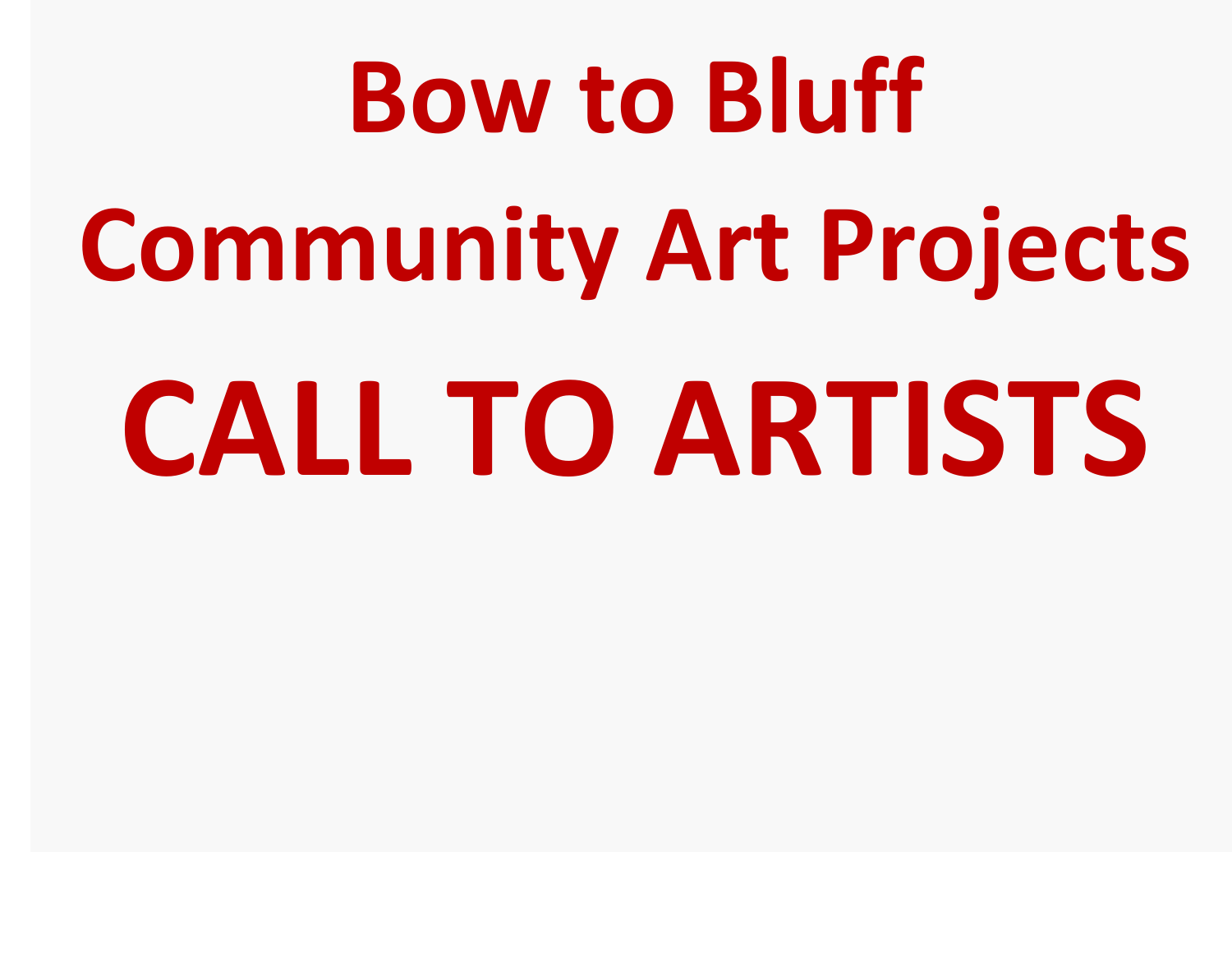

## **Bow to Bluff**

# **Community Art Projects**

# **CALL TO ARTISTS**

The City of Calgary is designing improvements to the corridor along the Northwest c-train line between the Bow River and McHugh Bluff. In response to community request, two community art projects are being commissioned for the region: a mural for the active living area (above the skate spot) underneath the bridge over Memorial Drive and a series of artworks along the LRT sound barrier fencing that runs parallel to the 9<sup>th</sup> street corridor from 1st-5<sup>th</sup> avenues NW.

Artists with community-based art and community engagement experience are encouraged to apply. This opportunity is open to local, national and international professional artists of all disciplines. Individual artists or artist teams/collectives are eligible.

The City of Calgary recognizes and value[s diversity and inclusion;](https://www.calgary.ca/cfod/hr/pages/inclusion.aspx?redirect=/cs/hr/) and unique dimensions of diversity including race, ethnicity, gender, disability, age, religion, sexual orientation, work style, communication style, learning preferences and others.

Thank you for your interest in this project.

| Budget:                          | \$145,500 CAD       |
|----------------------------------|---------------------|
|                                  | (Not including GST) |
|                                  |                     |
| Submission deadline: 4:00 pm MST |                     |
|                                  | Monday, May 2, 2022 |
|                                  |                     |
| Start:                           | May 2022            |
|                                  |                     |
| Completion:                      | <b>Fall 2022</b>    |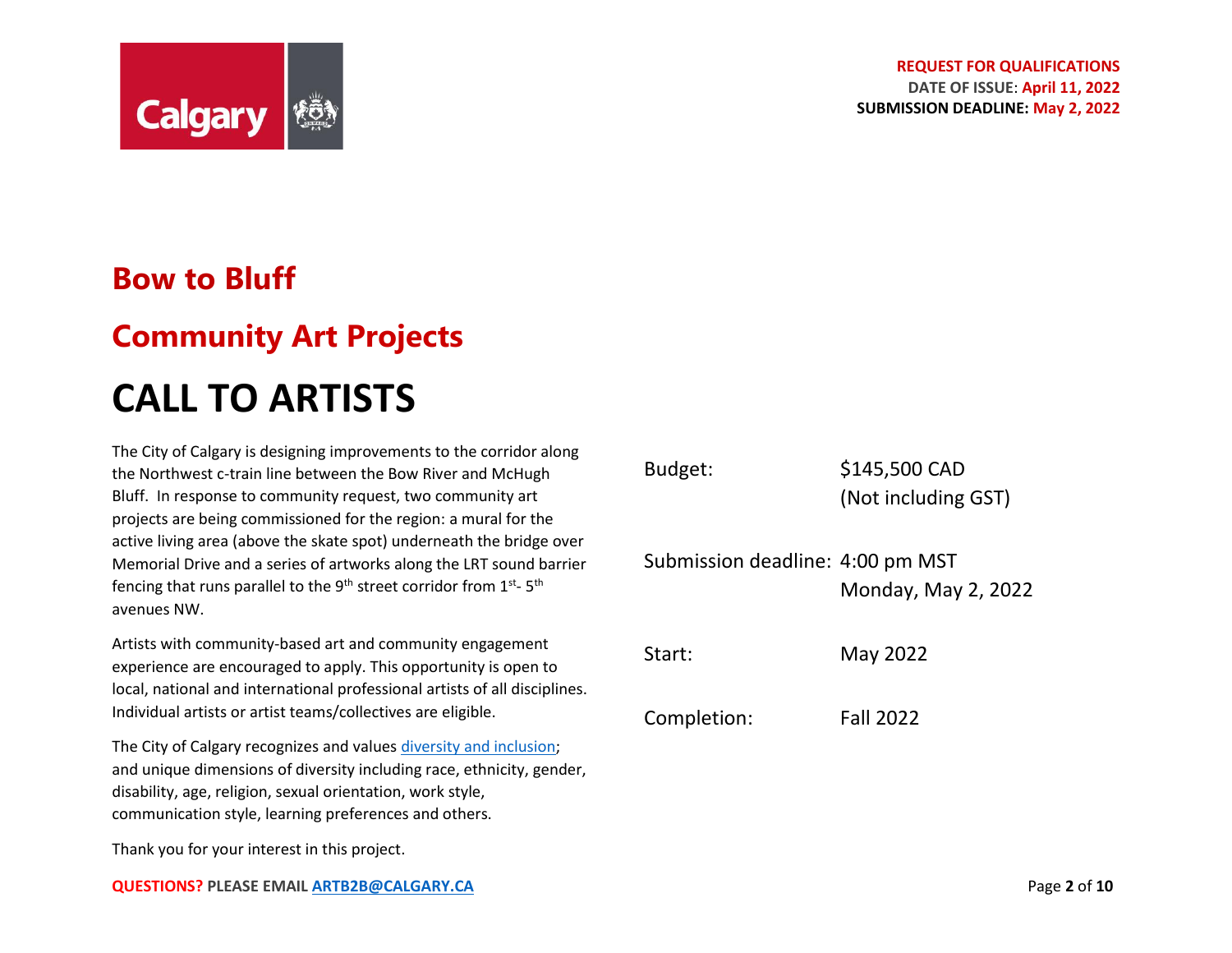

# **CONTEXT**

Bow to Bluff began as an independent, citizen-led initiative in 2011 focused on transforming the public corridor along the Northwest LRT line between the Bow River and McHugh Bluff into a great public space. After more than ten years of engaging and working closely with the community, construction has now begun on a series of improvements to the area. More information about the Bow to Bluff redevelopment can be found here:

[https://www.calgary.ca/csps/parks/locations/downtown](https://www.calgary.ca/csps/parks/locations/downtown-parks/bow-to-bluff-urban-design-framework.html)[parks/bow-to-bluff-urban-design-framework.html](https://www.calgary.ca/csps/parks/locations/downtown-parks/bow-to-bluff-urban-design-framework.html)

The starting point for the corridor design and engagement conversation was the Urban Design Framework that was developed by the community. The goal of this engagement was to confirm the vision, design priorities and revitalization projects that were outlined by the community in 2011, and again in 2017, to obtain more specific details on the types of programs and design elements desired by the community. Full details of this engagement can be found in the July 27<sup>th</sup> 2017 "Bow to Bluff Public Realm Plan Report Back // What we Heard."

Many elements of this report reference the community's desire for art projects. Key feedback related to this project include:

- One of the eight recommended actions was to include *more community art*
- Of the 13 sub-projects proposed, the top five priorities for construction included the *LRT Fence* as well as the *Active living park and Memorial Drive*.
- Additionally, the top five elements and programs included having a *Mural /community art*

In response to this feedback, Bow to Bluff is commissioning artworks for two of the sites along the corridor:

- 1. A Mural for the underside of the Bridge above the Skate spot at Memorial drive; and
- 2. A series of artworks along the LRT sound barrier fencing that runs parallel to the 9<sup>th</sup> street corridor from 1<sup>st</sup>- 5<sup>th</sup> avenues NW.

The artist(s) selected for this project will be required to create a concept for both the Bridge Mural site and the LRT sound barriers. The concept should carry a visual theme or story up the length of the site.

The artist(s) will be asked to design and implement a projectspecific engagement process that will inform the design of the artwork in a meaningful way in order to meet the needs of the various communities involved and garner support of the artistic product. Artistic teams and/or the provision mentorship opportunities which will a broader spectrum of engagement are considered an asset to this project.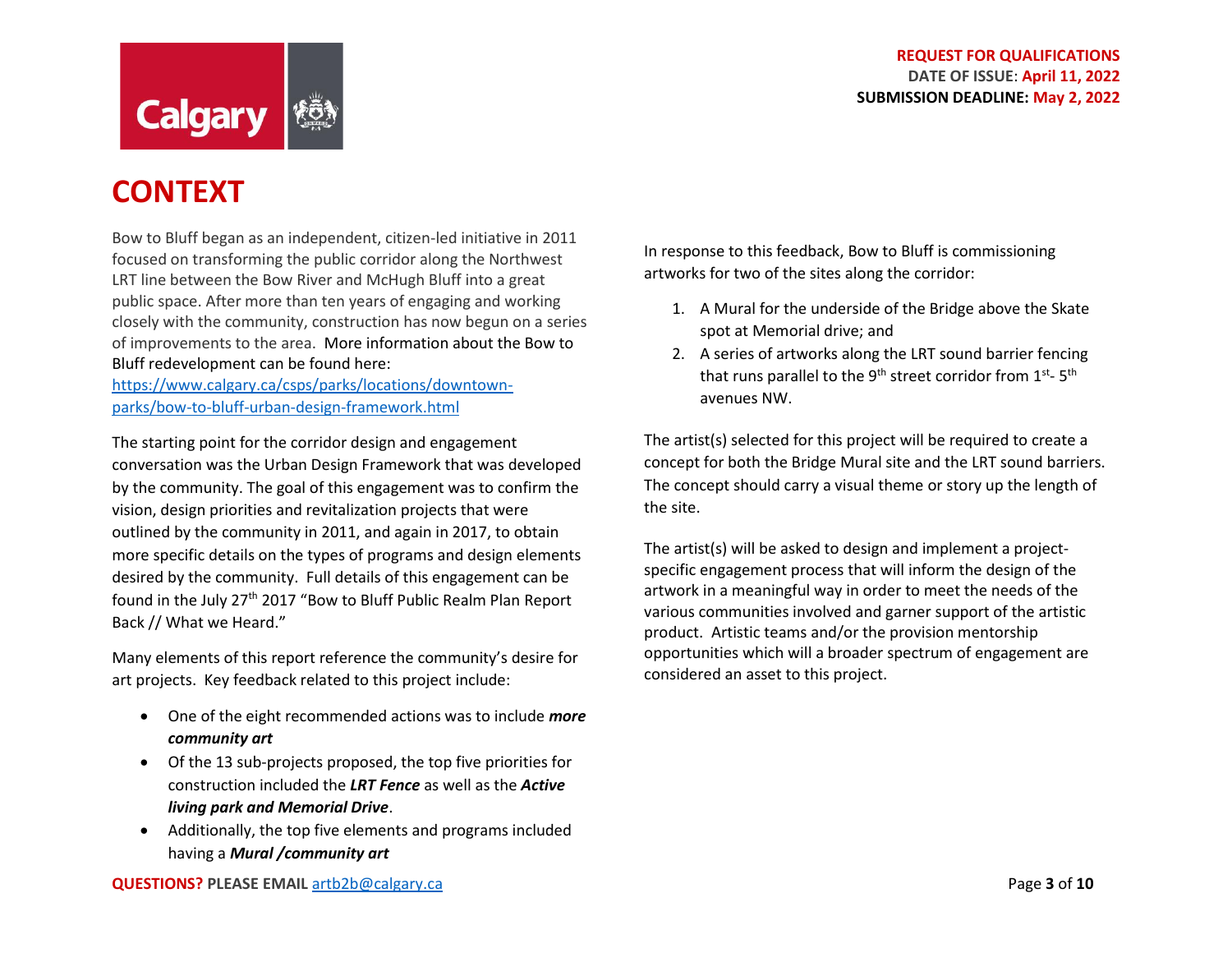#### **REQUEST FOR QUALIFICATIONS DATE OF ISSUE**: **April 11, 2022 SUBMISSION DEADLINE: May 2, 2022**





# **PROJECT DESCRIPTION**

Interested artists will develop a project concept which will focus on improving the vibrancy of the public realm through placemaking that involves community art.

The proposed art should provide a unique a creative way to meet the objectives outlined by the Bow to Bluff team at both sites. Considerations include:

- In recognition of *Truth and Reconciliation*, and that this treaty seven land along the Bow river is important to Indigenous history, respectful land considerations must be included in the artwork and the planning; consultation with an Elder or Knowledge Keeper is required.
- *Reflecting the history of the region in the artworks*. The selected artist will be required to work with the Heritage Committee as well as an historian in order to incorporate historical elements into the Concept design.
- *Community Participation in the development of the art concept and the making of the art itself*. The artist should

look for meaningful participatory engagement opportunities when developing the concept. This includes attentiveness to the residential community that borders both sites as well as the broad cross spectrum of audiences and user groups by helping to improve the pedestrian experience, ensure safety and highlight high traffic areas such as crosswalks and gathering spaces. Additionally, the Business Improvement Area is adjacent to both sites, and is a key stakeholder for the area.

• *There is a large graffiti community that lives and works in Hillhurst/ Sunnyside* and working to engage the support of this group is an important part of the concept development, particularly at the Bridge Mural site. Engaging this group, as well as the skateboarding community will assist in the success and longevity of the artworks.

Proposed artworks are expected to have a lifespan of 5-7 years and a full maintenance manual will be required at the completion of the project. The proposed artworks will be reviewed by the project team for any safety or technical concerns prior to approval.

## **Goals**

This project addresses the need to enhance public realm and infrastructure to meet the needs of an established neighborhood through the:

• Completion of a large-scale mural on the bridge overpass as well as a series of artworks along the LRT sound barrier walls.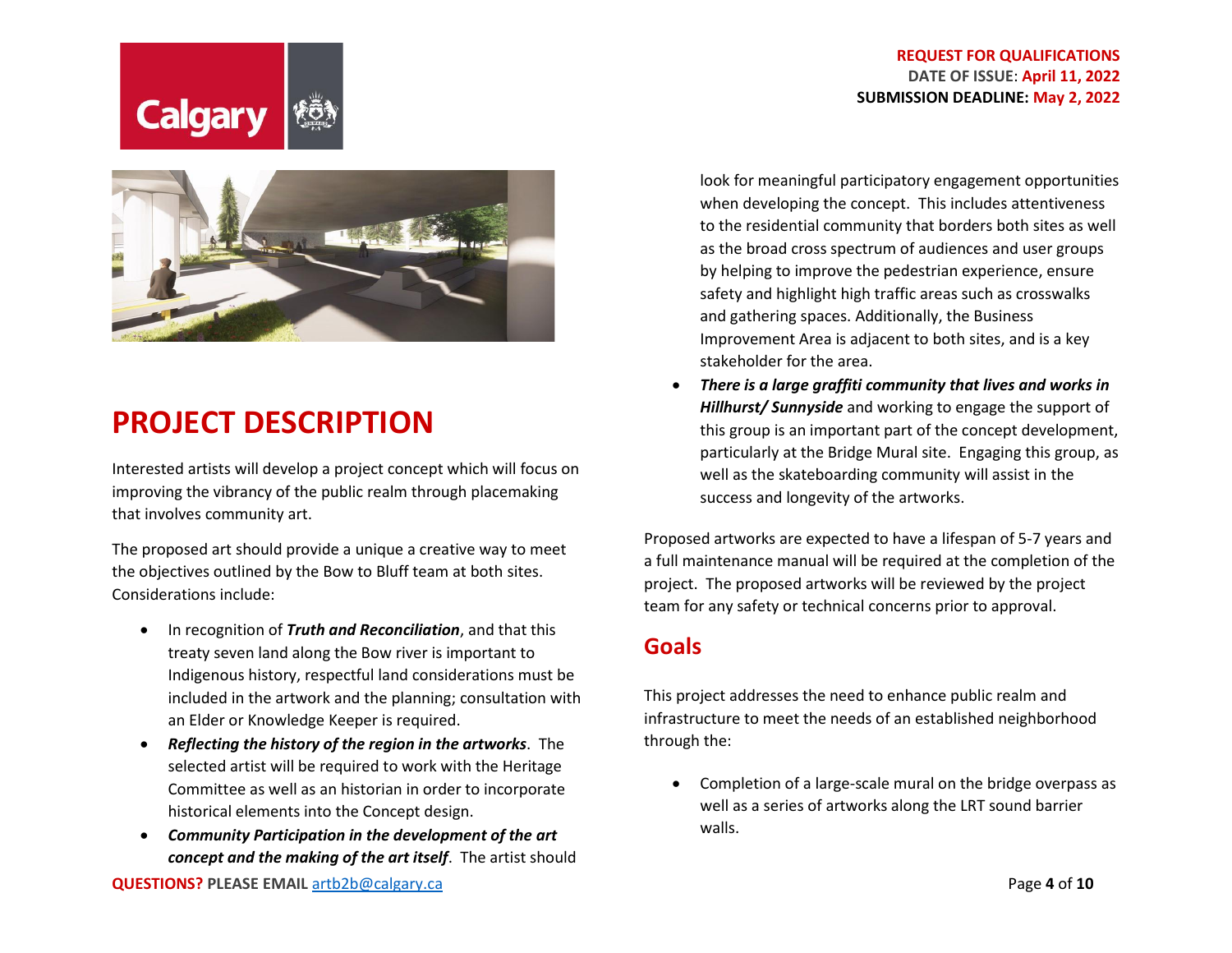

- Engagement and support of the community in the design of the mural.
- Artworks that are well-made and durable in order to stand up to weather, vandalism and last as long as possible.

## **Public engagement**

Engagement allows an artist to create a project that has a deeper meaning and connection to the community than just "décor" making it a project that they are proud of and respectful towards for years to come. The selected artist(s) will be required to consider these major areas of community engagement:

- Communities of geography- those who are adjacent to the site as residents and businesses of Hillhurst Sunnyside;
- User groups such as drivers, cyclists, gardeners and pathway users;
- Communities of interest- specifically the skateboard and graffiti communities; and
- Diverse populations, with specific attention to the local Indigenous Community- including Indigenous history and truth and reconciliation as a factor in the programming and design.

Project Specific Community Engagement is a requirement for the project and should inform the concept development in a meaningful way.

## **Collaboration with City staff**

The artist(s) will work closely with members of the project team, which includes but is not limited to: Public Art Program staff, a Project Manager and representatives from the key stakeholder groups such as Transportation, Parks, Roads and the Hillhurst Sunnyside Community Association.

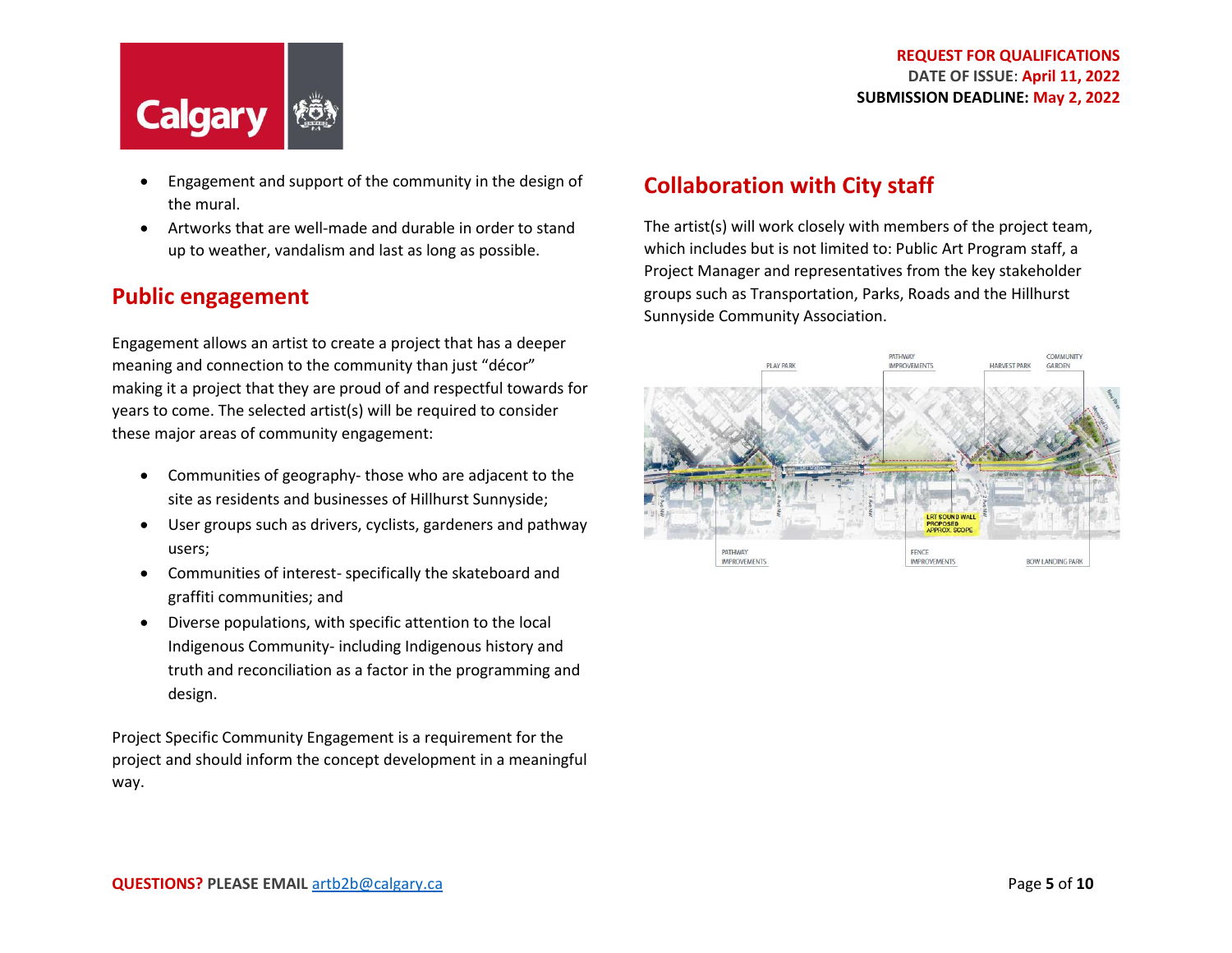

# **KEY DATES**

| Submission deadline: | 4:00 pm MST on Monday, May 2,<br>2022<br>Late submissions will not be<br>considered. | The a<br>of \$1<br>paid b |
|----------------------|--------------------------------------------------------------------------------------|---------------------------|
| Project Initiation:  | <b>May 2022</b>                                                                      | The a<br>This i<br>imple  |
| Engagement:          | <b>June 2022</b>                                                                     | limit                     |
| Concept development  | Summer 2022                                                                          | a<br>b                    |
| Project completion:  | <b>Fall 2022</b>                                                                     | C.<br>d<br>e              |

**The timeline is negotiable based on the availability of the artist, however the project must be completed in full prior to the end of 2022.**

# **BUDGET**

artist or artist team receives an all-inclusive, maximum budget 45,500.00 CDN (not including GST). The successful applicant is based on deliverables as per their Scope of Work contract.

artist/artist team is responsible for their project budget.

includes all costs associated with the creation and ementation of the art project, including but not ed to:

- Artist fees (including administration and studio expenses)
- b. Travel
- Research
- l. Materials and equipment
- e. Fabrication and installation
- f. Transportation/shipping
- g. Community engagement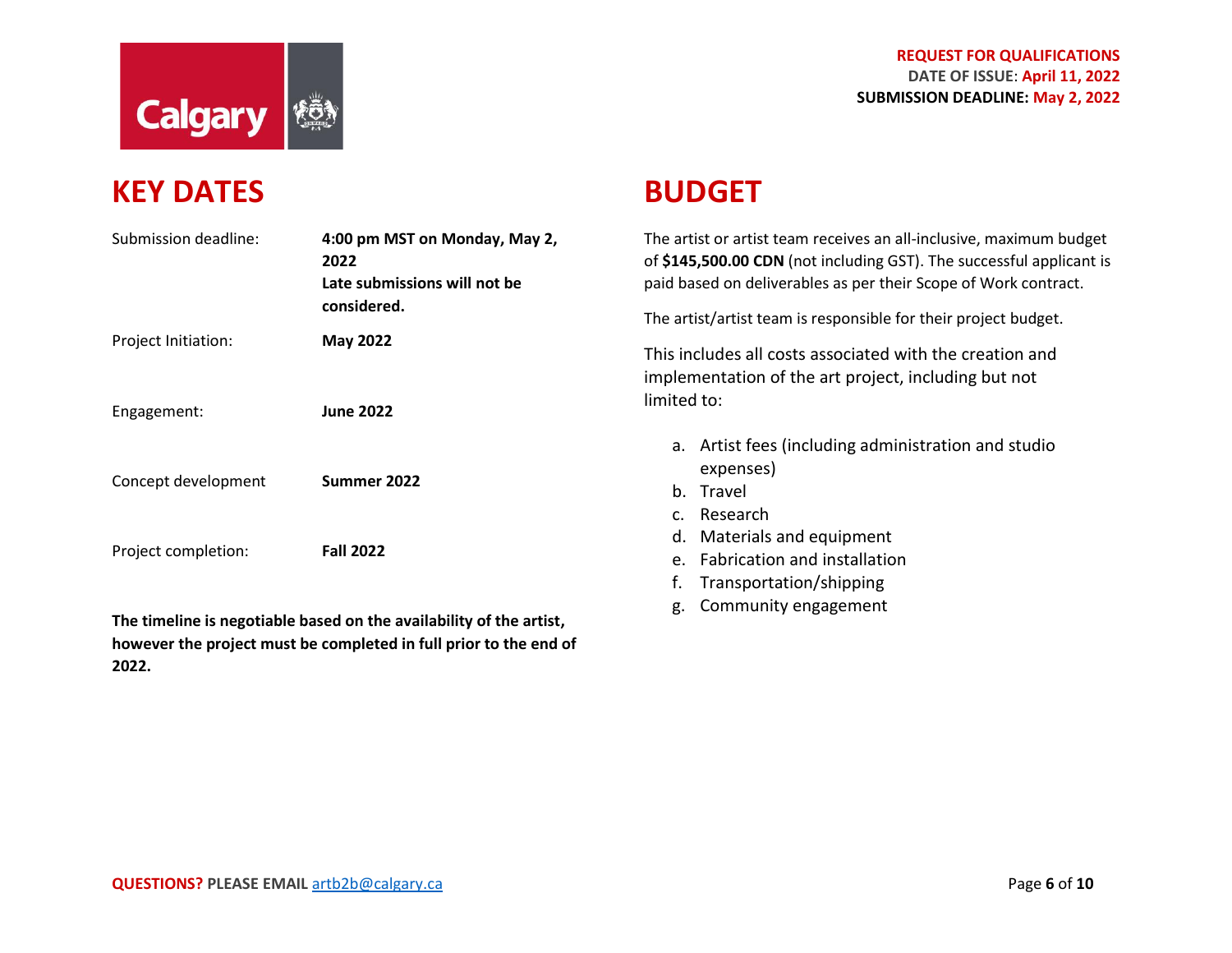#### **REQUEST FOR QUALIFICATIONS DATE OF ISSUE**: **April 11, 2022 SUBMISSION DEADLINE: May 2, 2022**



# **HOW TO APPLY**

## **Submission package**

Eligible submissions will contain:

- 1. **Letter of interest** (maximum of 500 words)
	- The artist's reason for interest in this project;
		- a. The artists intended vision or approach for this project;
		- b. Explanation as to how the community will be integrated into the process;
		- c. Identify experiences of similar scope and scale that shows the artist is suitable for this project;

#### 2. **A current resume / Curriculum Vitae**

with applicable examples of work in related areas, educational experience and contact information;

3. **Images (Maximum of 10)**

Up to 10 images of past work. One artwork per image. Include an image list with brief description of the commission, title and date of each work, and information on project partners, where applicable.

- 4. **Two professional references** who can speak to the artistic, collaborative and community experiences of the artist. Contact information must be included. Reference letters are not required.
- **5. Ensure your submission package responds to the Evaluation Criteria in the Selection Process section.**

The submission package will be evaluated based on the evaluation criteria on the following page.

## **Questions and clarifications**

Submit all questions in writing t[o artb2b@calgary.ca](mailto:artb2b@calgary.ca) prior to 4:30 PM MST on Monday May 2, 2022.

## **How to submit**

#### Email [artb2b@calgary.ca](mailto:artb2b@calgary.ca)

- and attach all the required documents in a single email.
- Email subject line should include **Bow to Bluff Community Art projects.**
- Note that the maximum file size for an email is 10 MB.
- Submissions are accepted in electronic form only.
- All submission files must be compatible with a PC.
- Links to posted media or content will not be viewed. All content must be contained within the email.
- Incomplete or late submissions will not be considered.

## **References**

References should include company name, current contact name including current telephone number, address and e-mail address. The City reserves the right to contact references without prior notification.

## **Artist teams**

If applying as a team, identify the project lead and team members; and describe how the team will be structured including the role of each team member.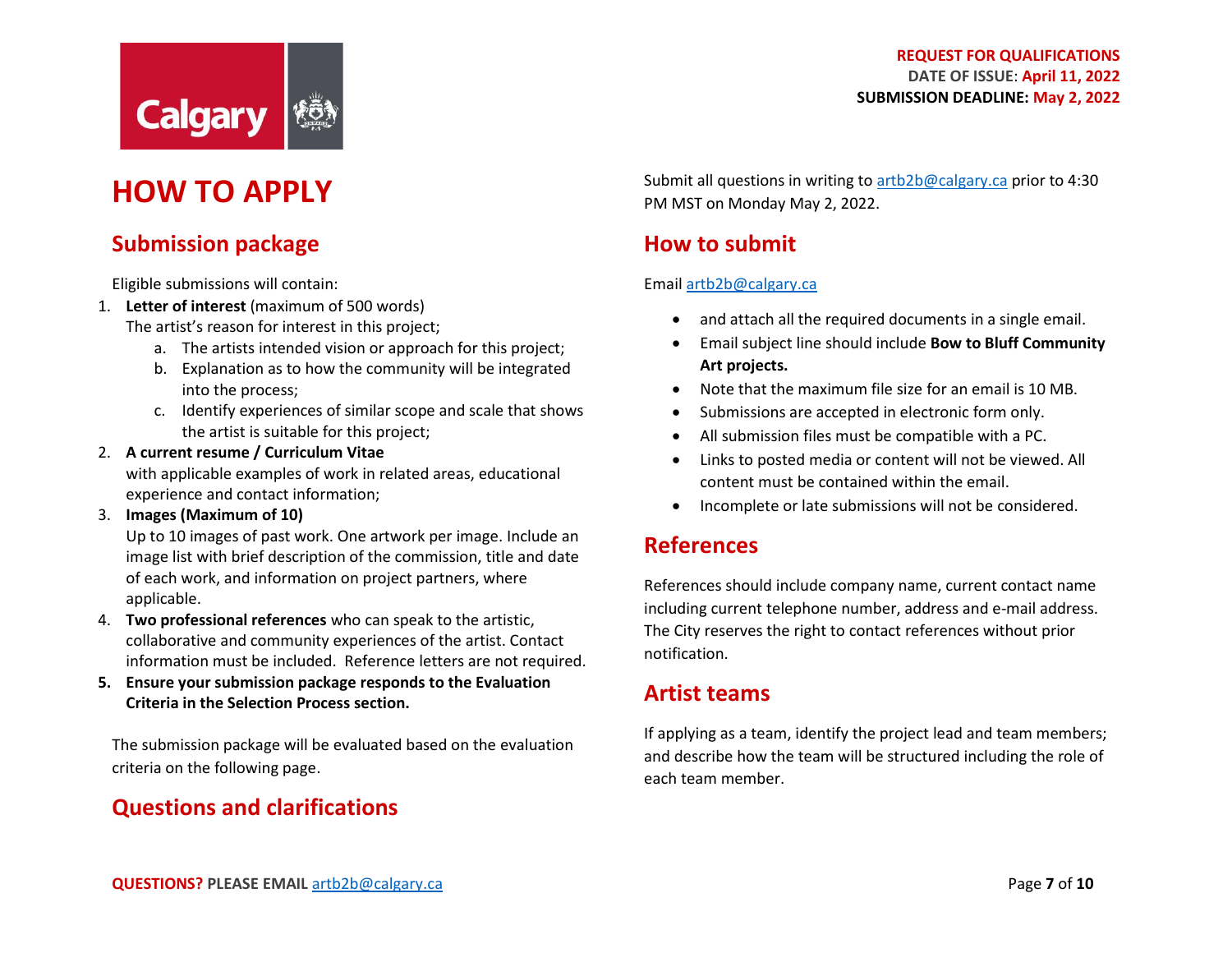

# **SELECTION PROCESS**

## **Step 1 – Artist Selection**

All eligible submissions are reviewed by a selection panel consisting of 3 arts professionals, 3 community members and 1 City business unit representative. The selection panel will select artists or artist teams based on how their submissions meet the evaluation criteria below (rated out of a possible total 100 points):

*The selection panel has the right to not award any of the submissions, and The City reserves the right to cancel/reissue this opportunity at any time.*

## **Evaluation criteria**

- A. Understanding of the project: 30 points
	- Why this opportunity appeals to the artist
	- How the artist's background and practice will contribute to this project
	- Knowledge of or connection to Calgary and/or the project's place
- B. Project experience: 20 points
	- Experience in working to a schedule; demonstrated ability to deliver a project on time
	- Demonstrated ability to meet a set budget / deliver a project on budget
	- Demonstrated ability to collaborate with project teams, other stakeholders and engage with the public
- C. Artistic practice: 20 points
- Demonstrated artistic excellence in contemporary art practice; demonstrated flexibility of practice; responsiveness to contextual opportunities
- D. Community Engagement experience: 30 points
	- Demonstrated, relevant experience in effectively working with the public to develop a project
	- Responsiveness to community engagement; understanding of the project's context in the community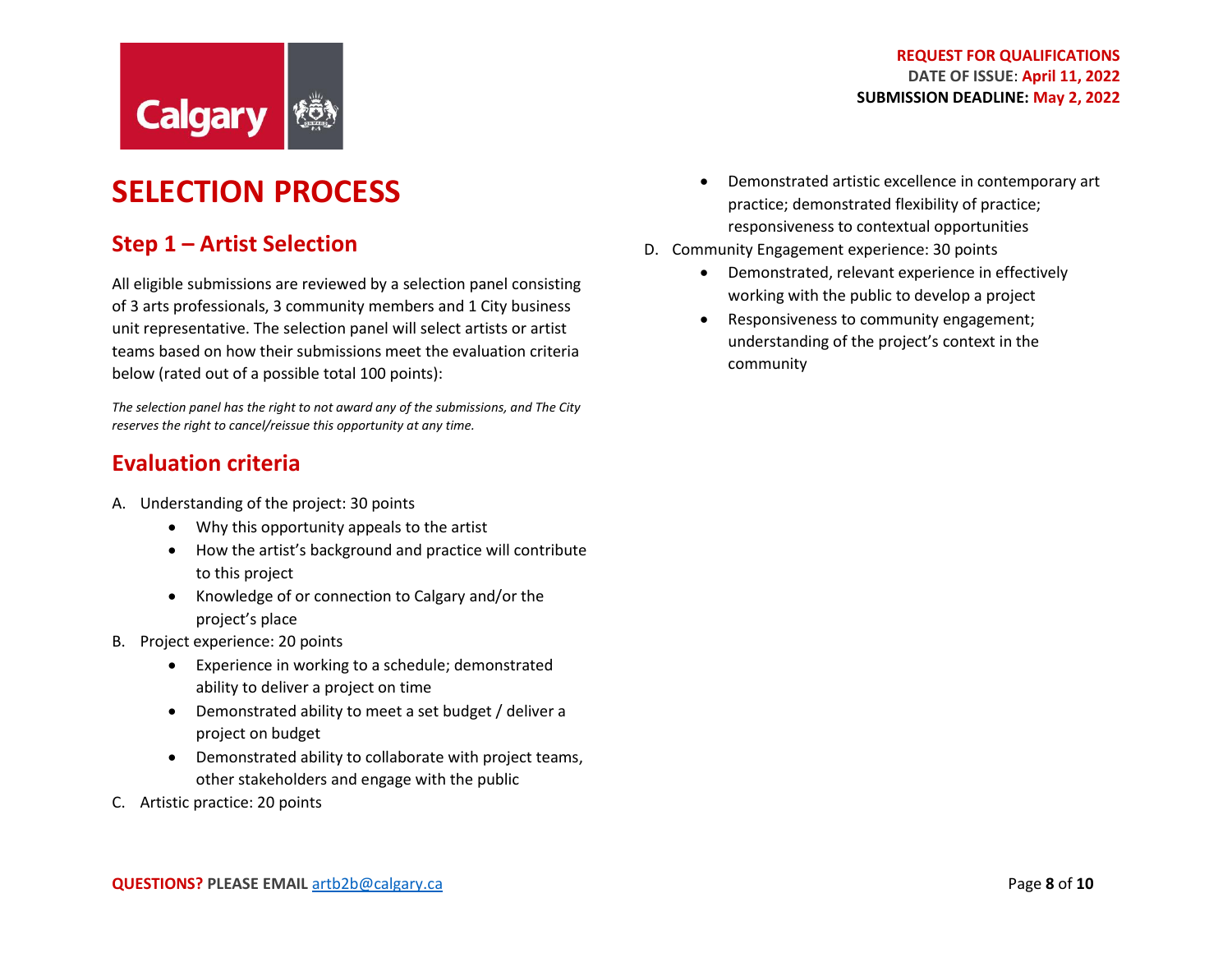#### **REQUEST FOR QUALIFICATIONS DATE OF ISSUE**: **April 11, 2022 SUBMISSION DEADLINE: May 2, 2022**



# **ABOUT CALGARY**

In the spirit of respect, reciprocity and truth, we honour and acknowledge Moh'kinsstis, and the traditional Treaty 7 territory and oral practices of the Blackfoot confederacy: Siksika, Kainai, Piikani, as well as the Îyâxe Nakoda and Tsuut'ina nations. We acknowledge that this territory is home to the Métis Nation of Alberta, Region 3 within the historical Northwest Métis homeland. Finally, we acknowledge all Nations – Indigenous and non – who live, work and play on this land, and who honour and celebrate this territory.

This sacred gathering place provides us with an opportunity to engage in and demonstrate leadership on reconciliation. Thank you for your enthusiasm and commitment to join our team on the lands of Treaty 7 territory.